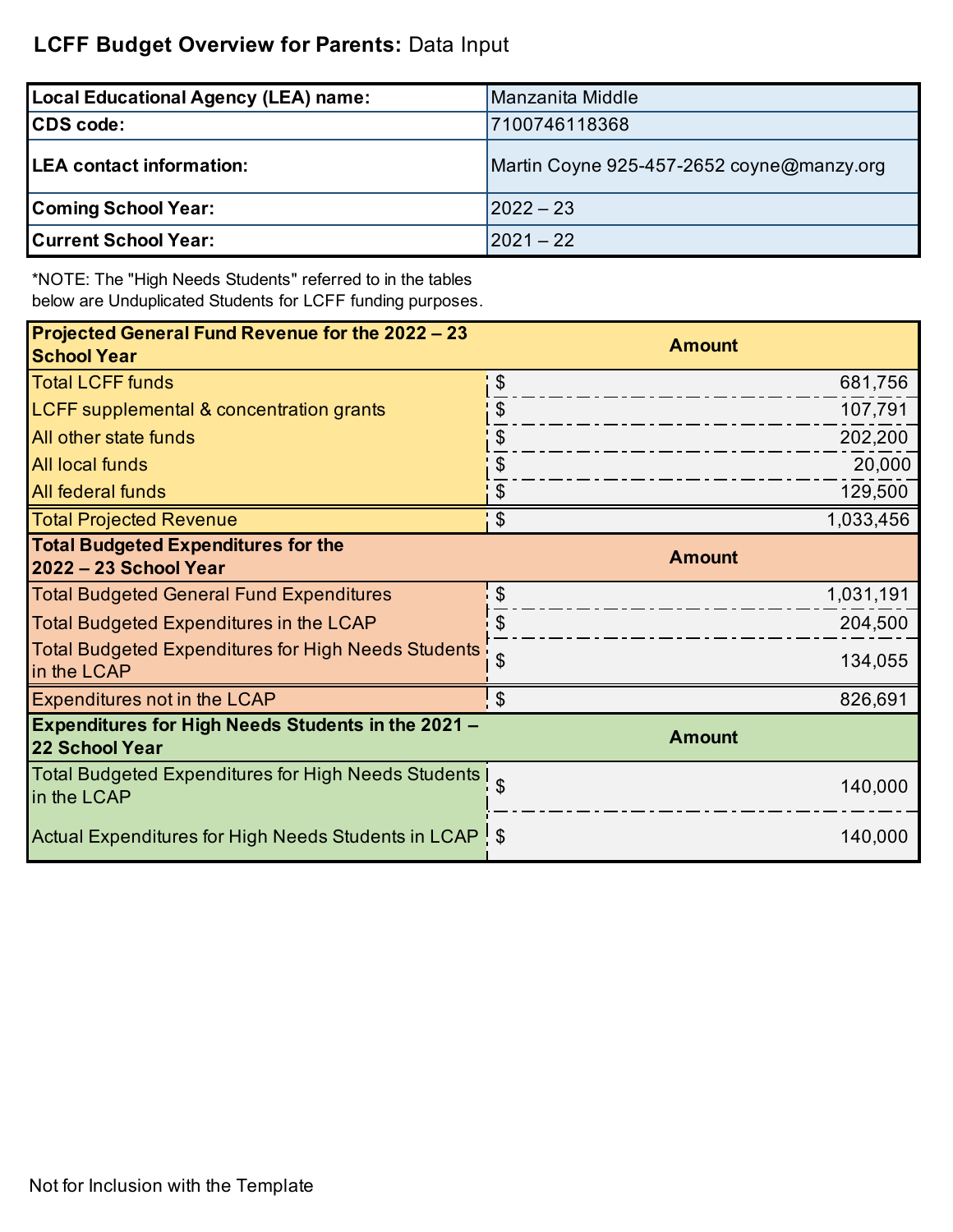# **LCFF Budget Overview for Parents**

Local Educational Agency (LEA) Name: Manzanita Middle CDS Code: 7100746118368 School Year: 2022 – 23 LEA contact information: Martin Coyne 925-457-2652 coyne@manzy.org

School districts receive funding from different sources: state funds under the Local Control Funding Formula (LCFF), other state funds, local funds, and federal funds. LCFF funds include a base level of funding for all LEAs and extra funding - called "supplemental and concentration" grants - to LEAs based on the enrollment of high needs students (foster youth, English learners, and low-income students).



This chart shows the total general purpose revenue Manzanita Middle expects to receive in the coming yea from all sources.

The text description for the above chart is as follows: The total revenue projected for Manzanita Middle is \$1,033,456.00, of which \$681,756.00 is Local Control Funding Formula (LCFF), \$202,200.00 is other state funds, \$20,000.00 is local funds, and \$129,500.00 is federal funds. Of the \$681,756.00 in LCFF Funds, \$107,791.00 is generated based on the enrollment of high needs students (foster youth, English learner, and low-income students).

The LCFF gives school districts more flexibility in deciding how to use state funds. In exchange, school distric must work with parents, educators, students, and the community to develop a Local Control and Accountabiliti Plan (LCAP) that shows how they will use these funds to serve students.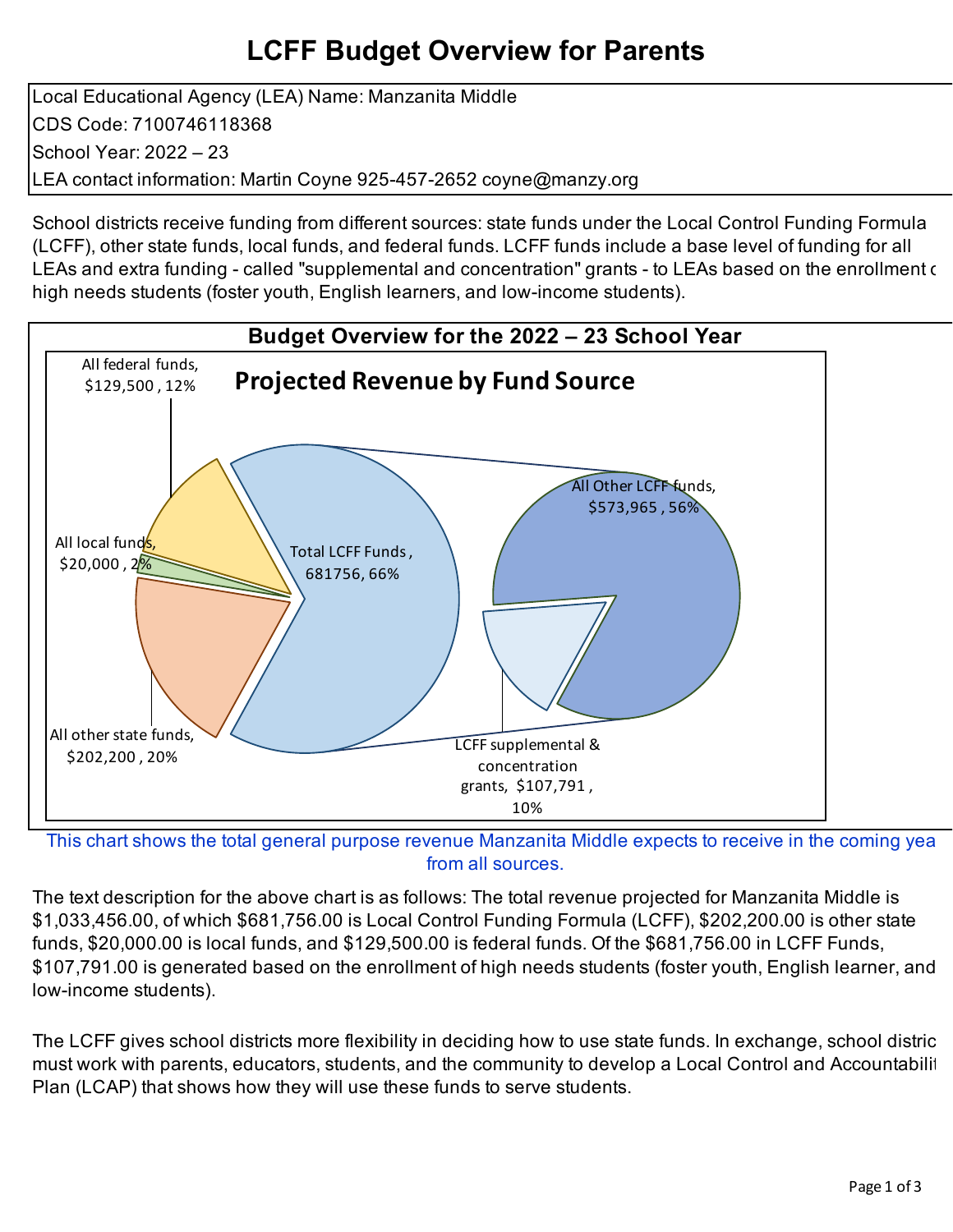## **LCFF Budget Overview for Parents**



This chart provides a quick summary of how much Manzanita Middle plans to spend for 2022 – 23. It shows how much of the total is tied to planned actions and services in the LCAP.

#REF!

Increased or Improved Services for High Needs Students in the LCAP for the 2022 - 23 Schc Year

#REF!